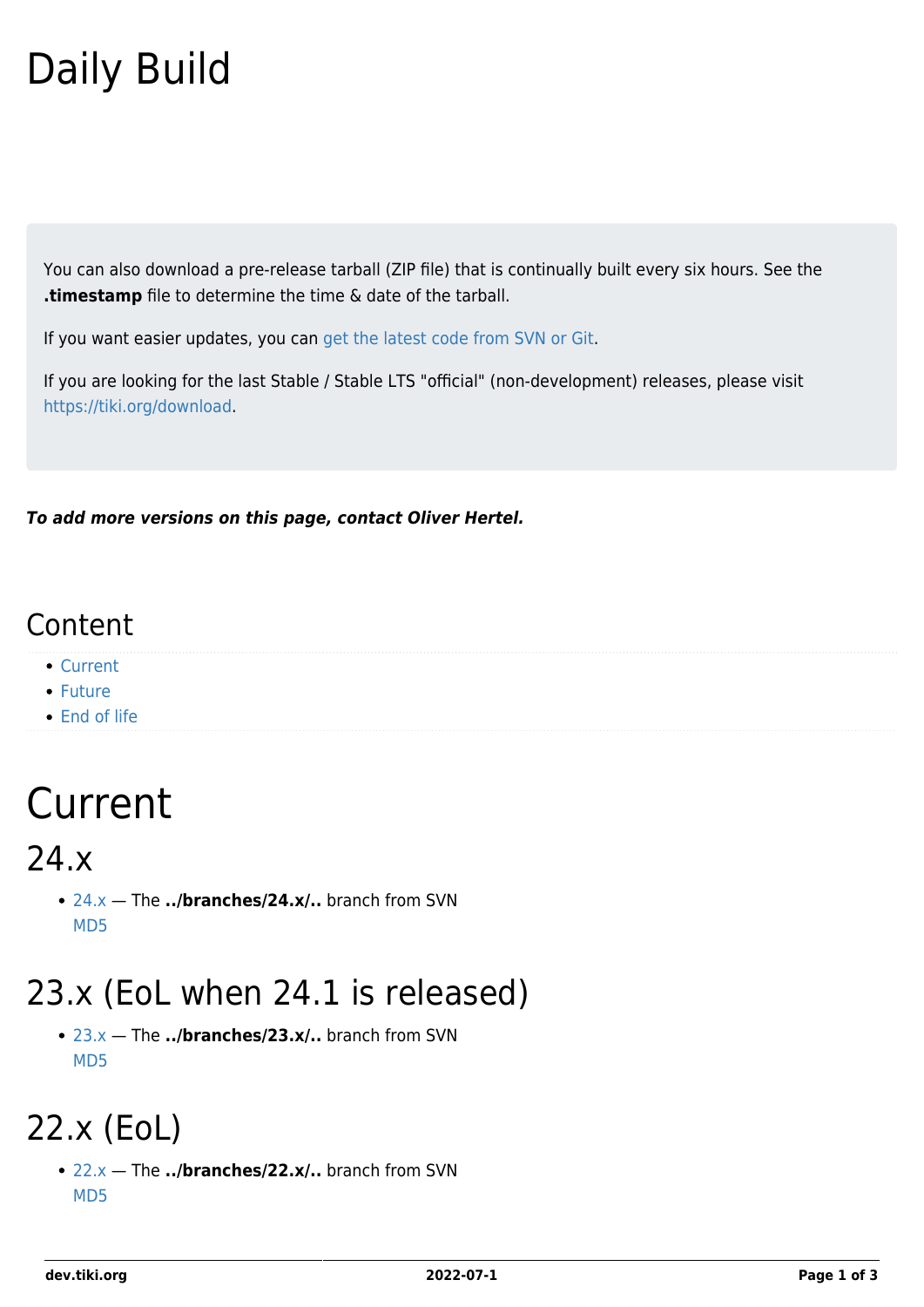#### 21.x (long term support until March 2025)

[21.x](https://tiki.org/tar/lastiki_BRANCH-21-x.zip) — The **../branches/21.x/..** branch from SVN [MD5](https://tiki.org/tar/lastiki_BRANCH-21-x.zip.md5)

## 20.x (EoL)

[20.x](https://tiki.org/tar/lastiki_BRANCH-20-x.zip) — The **../branches/20.x/..** branch from SVN [MD5](https://tiki.org/tar/lastiki_BRANCH-20-x.zip.md5)

## 19.x (EoL)

[19.x](https://tiki.org/tar/lastiki_BRANCH-19-x.zip) — The **../branches/19.x/..** branch from SVN [MD5](https://tiki.org/tar/lastiki_BRANCH-19-x.zip.md5)

#### 18.x LTS (long term support until 2023)

[18.x](https://tiki.org/tar/lastiki_BRANCH-18-x.zip) — The **../branches/18.x/..** branch from SVN [MD5](https://tiki.org/tar/lastiki_BRANCH-18-x.zip.md5)

#### 15.x LTS (long term support until 2021)

[15.x](https://tiki.org/tar/lastiki_BRANCH-15-x.zip) — The **../branches/15.x/..** branch from SVN [MD5](https://tiki.org/tar/lastiki_BRANCH-15-x.zip.md5)

# Future

#### trunk/master (next 25.x)

[The next major version](https://tiki.org/tar/lastiki_trunk.zip) — The **../trunk/..** branch from SVN. [MD5](https://tiki.org/tar/lastiki_trunk.zip.md5)

From GitLab:<https://gitlab.com/tikiwiki/tiki/-/jobs/artifacts/master/raw/tiki-master.tar.gz?job=tiki-package>

# End of life

If you are looking for another version, just substitute one of the links above with the version number you want.

[Daily builds](https://dev.tiki.org/Daily-builds)

alias